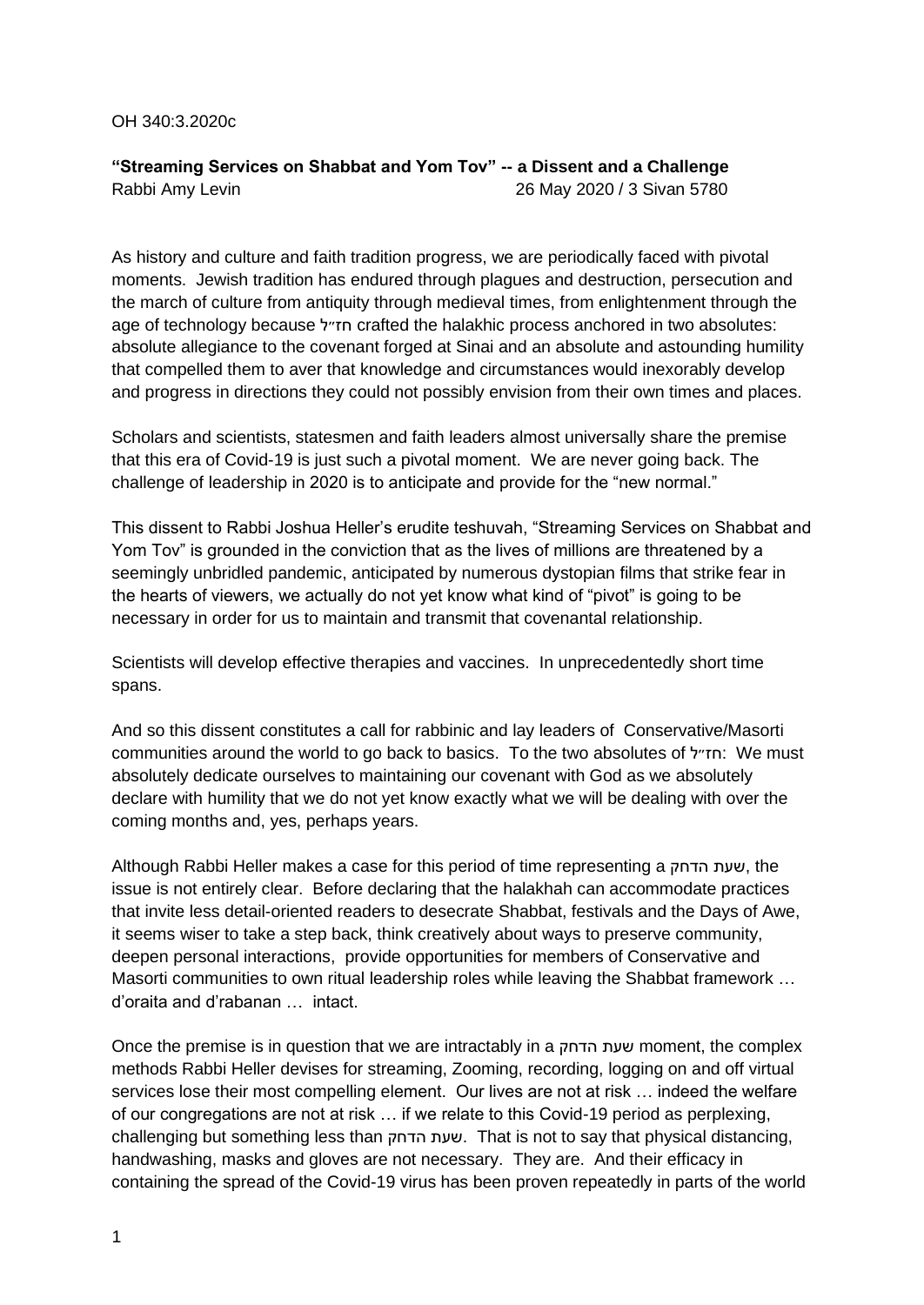where they have been most strictly imposed. The question is: is the existence of Jews per se and Jewish community per se threatened to the point where the emergency principles of הדחק שעת and נפשות סכנת need to be invoked? Viewed through the double lenses of absolute allegiance to maintaining the covenant and the absolute humility woven into the fabric of the halakhic process, the principle of flexibility within parameters, this dissent comes to say "no, we are not at that point."

I take exception to two cases posited on pages 19 and 20 of Rabbi Heller's teshuvah which are part of his examination of streaming, Zooming and recording as עיוור לפני. Inviting guests to a Shabbat meal in one's home knowing that it is likely that those guests will drive is an event in an entirely different context than a congregation officially offering streaming, Zooming and recording on Shabbat and חג. One is a private invitation extended by hosts to potential guests to join them for a Shabbat meal in their home … the other is the official act of a congregation under the supervision of a Conservative / Masorti rabbi and m'ara d'atra arranging a complex procedure that involves participants in the desecration of sacred time.

The second case is allowing the use of condoms (a rabbinic transgression) in the face of potential risk of life due to exposure to AIDS (I would add to that the cases of venereal disease and women for whom pregnancy itself is life-threatening). But in all of these cases, the condom provides protection against a direct life-threatening act. Participating in virtual services in whatever format does not spare the participant from engaging in a lifethreatening activity. At the very least, those congregations in areas that are permitting group activity indoor will be conducting services with proper adherence to physical distancing, requiring masks, etc. and therefore attending such services will not be life-threatening.

In regard to the discussion of יתקן שמא) page 22). First off, the process of streaming and the process of recording *are* distinguishable. One can stream without recording … one cannot record without having something to record, i.e. the streaming. I also posit that the challenge of יתקן שמא cannot be dismissed: the number of elements required to livestream or Zoom is not inconsequential: microphones, an undetermined number of wifi routers, computer screens, speakers, keyboards, "mice", headphones and at least one video camera and the internal structure that links them all at the source of the streaming. Even given the presence of a non-Jew employed by the congregation to support the process (itself questionable), the overwhelming majority of those participating remotely are not going to have a non-Jew in their employ to address whatever malfunctions may arise during the course of the service. The likelihood of such in-the-moment intervention to keep the streaming going and being received is far higher than the classic case of the blown bicycle tire.

If the streaming / recording is of a service that is, indeed, being held within the synagogue building with members of the congregation sitting at appropriate distances from one another and wearing masks, etc, there remains the issue of streaming or recording someone who does not wish to appear before a camera during these sacred times. As Rabbi Heller acknowledges, one can easily be recorded walking to shul on a public street or entering a synagogue. But the cameras recording these actions are in place on the principle of פיקוח נפש, which does not apply to livestreaming or recording the service. Indeed, even the synagogues that do monitor their entrances with cameras for security purposes would not have cameras in their sanctuaries for the same purpose. I agree that the synagogue is a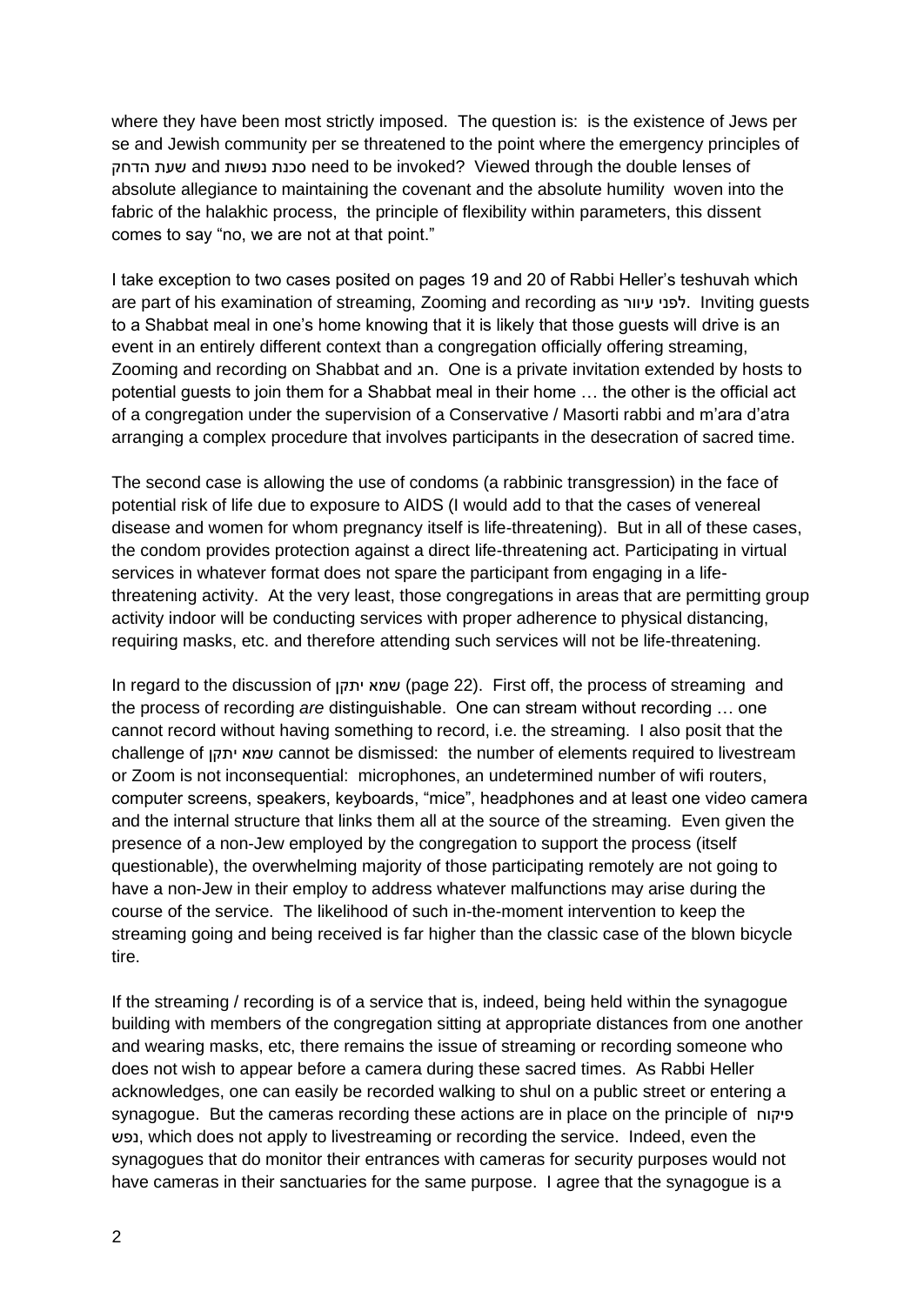public space, but the sanctuary is meant to be a sanctuary from the vast public spaces that are not subject to halakhic standards.

Finally, regarding koteiv. Rabbi Danny Nevins in his comprehensive, masterful teshuvah on the use of electricity on Shabbat concludes: "The intentional recording of data--whether of text, images or sound--is forbidden on Shabbat as a derivative form of writing. While this form of recording may not employ the same mechanism as the writing used in the tabernacle (whatever that was), it has the same purpose and result--to preserve information for later display. We cannot claim that such writing is akin to the category of יד כלאחר, with the back of the hand, because this form of writing is efficient and effective to an extent which is equal to or greater than that of conventional writing. Rather this from of writing should be considered a derivative form of the prohibition ( כותב תולדת (which is biblically prohibited on Shabbat and Yom Tov." (pg. 35). There is, in addition, the digital and unintentional writing that takes place every time we use a computer, tablet or cell phone … recording when we open and close every program or app, at the very least.

I suppose it is within the realm of the possible that an organization like צומת in Israel, which develops electrical devices that are Shabbat compliant, may also develop a Shabbat compliant computer. Until that happens, the entire framework proposed by Rabbi Heller seems unacceptable for use during sacred times.

"More than Jews have kept the Sabbath, the Sabbath has kept Jews" -Ahad Ha'Am

Let us, instead, consider this to be an opportunity to think creatively about ways to address some of the most pressing challenges of living a life in Jewish community at a time of physical distancing.

In an interview in April 2020, former Surgeon General Vivek Murthy commented: "I think there's a real possibility that the physical distancing we're being asked to observe to tamp down this wave of COVID-19 infection could very well contribute to more loneliness. I think it could contribute to a social recession, if you will, marked by deepening levels of loneliness as we stay apart for longer and longer periods of time." [NPR's Hidden Brain Podcast, "A Social Prescription: Why Human Connection is Crucial to Our Health." April 20, 2020]

Jewish community has been crafted, since we left Egypt dependent on each other for survival, to deepen human connection, to respect each individual and guide us into respecting and caring for each individual's needs. This should be the mission of Jewish community in these uncertain times.

Yes, Shabbat has kept the Jews … and it is the challenge of our moment to think creatively about ways for Shabbat (and our other קודש מקראי (to keep us. By enhancing the uniqueness of the 7th day instead of using the tools that engage us during the 6 days of our creating and working and producing.

I offer the following suggestions in recognition that none of these will work for every community, or that any one of these in particular will work for any specific Conservative/Masorti community. But they are offered here in the spirit of inspiration. Let's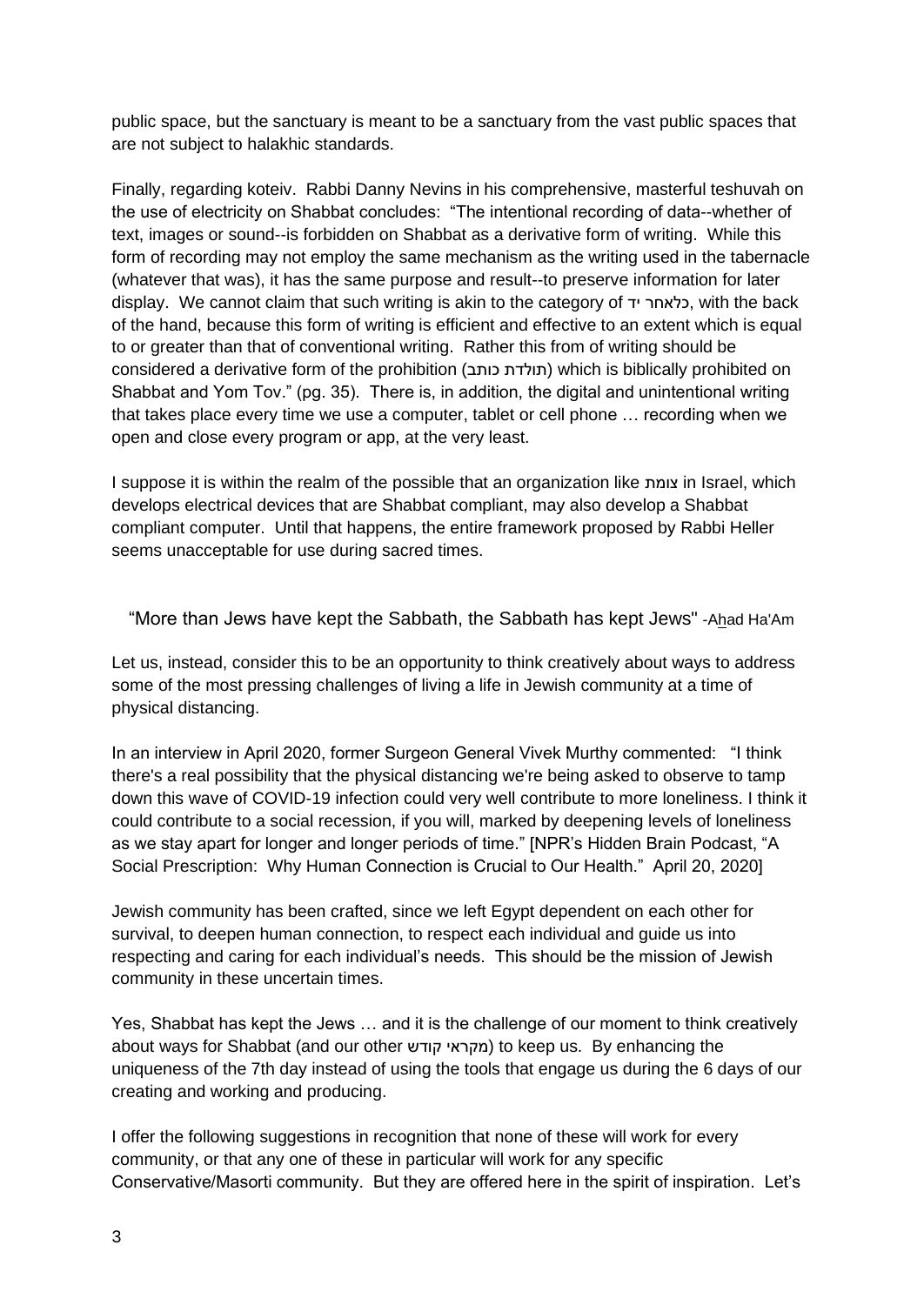think out of the box … out of the digital box … and create new opportunities for the members of our communities to meet each other's needs, own new skills and share them.

- 1. Let us train a cadre of shofar blowers who can meet small groups in the backyards or balconies or parks where members live, and blow shofar for them on Rosh Hashanah so that the clarion call can be heard without the filter of microphones and computer speakers.
- 2. A place for reviving havurot: spread around suburban areas, many members of congregations do not even know which of their neighbors may actually be members of their own kehillah. Let us prepare abbreviated versions of services for Shabbat, for festivals and Days of Awe and coach members in different neighborhoods to run those services together … perhaps even renting largish spaces in neighborhood community centers or churches or schools where small groups can meet in parallel.
- 3. Let rabbinic colleagues Zoom drashot … not during Shabbat and chagim, but immediately before, setting the mood and providing inspiration as the community's small groups set out to run their own services.
- 4. The same should hold for cantorial colleagues … for a pre-Shabbat or Chag recitation of iconic texts and melodies shared with the community online immediately before candlelighting will create the mood and inspiration that our kehillah members crave as they come together in smaller groups.
- 5. In the same vein, let us offer streaming and Zooming selihot services and be creative about them. Adopting the Sephardic tradition of engagine in Selihot the entire month of Elul, our congregations could offer a series of virtual Selihot experiences that would include both the iconic texts and melodies that are so evocative for us as well as opportunities to delve into music or poetry or art around selihot themes, or a creative writing workshop producing some new texts that the above-mentioned havurot might share in their small gatherings.
- 6. Small groups or teams may gather at the home (private or institutional) of homebound members to run abbreviated services. Embracing (while physically distancing!) these community members will allay everyone's sense of loneliness and isolation.
- 7. There is no halakhic imperative to conduct יזכור on Chag or even on Yom Kippur. There are compelling reasons why that has long been the case, but it is not a requirement. Therefore, congregations should make provisions to stream or Zoom יזכור services within a day or two of each these sacred times.

A final, geographic note: Rabbi Heller acknowledges (page 8, note 26) that in Israel the solution of the non-Jew fulfilling certain prohibited roles on behalf of the Jews of the community may be less practical. As the Rabbinical Assembly deepens its awareness of the global nature of Conservative/Masorti Judaism, it is imperative to acknowledge that the rabbis and communities of North America are under intense and extensive social and cultural pressures. These pressures do not exist to the same extent in Europe and Israel. Indeed, the force of this teshuvah creates intense and extensive pressure and complications for those of us working in European and Israeli settings as we continue to strive for the stability and acknowledged legitimacy of Conservative/Masorti Judaism in our respective countries.